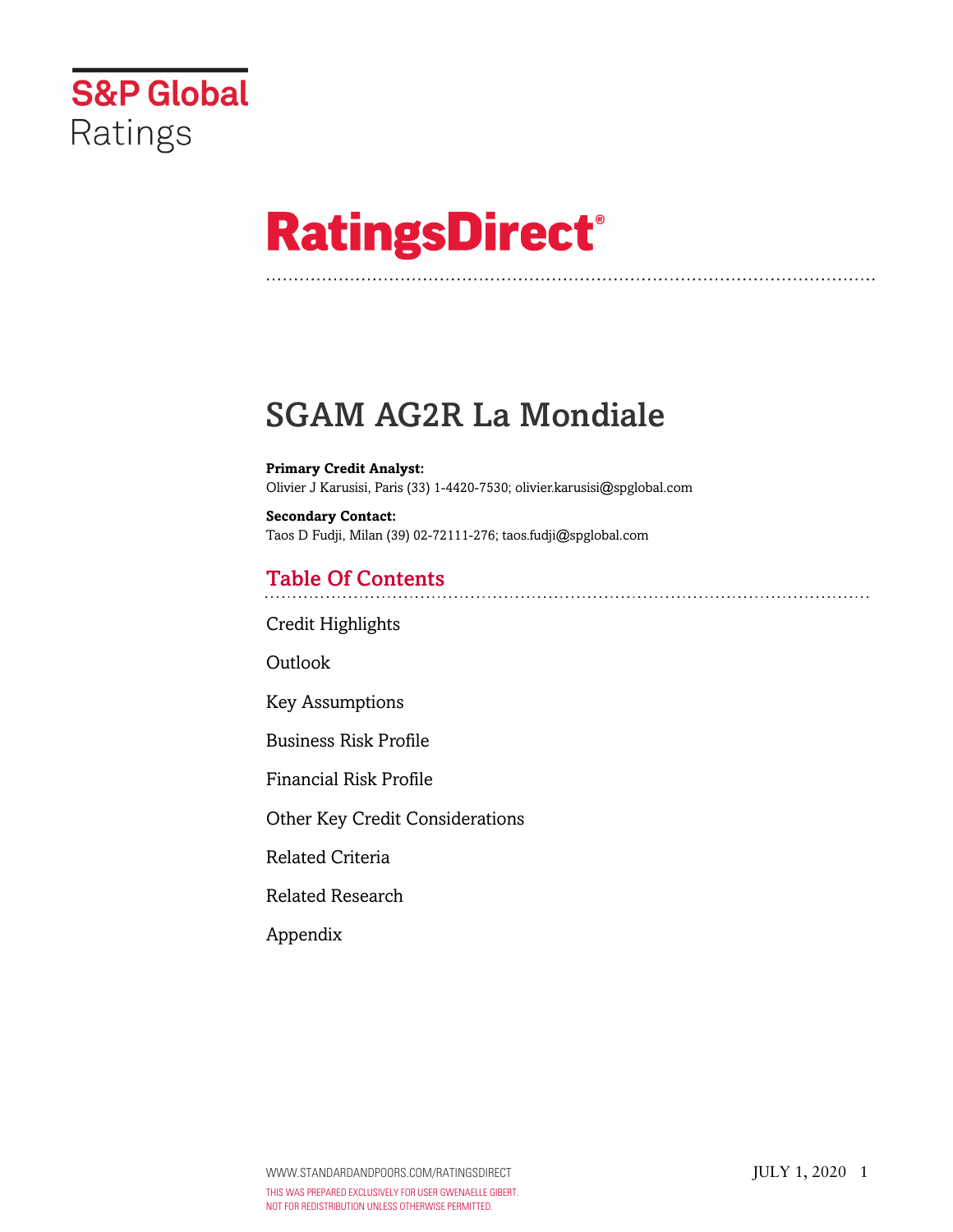# SGAM AG2R La Mondiale



IICRA--Insurance Industry And Country Risk Assessment. SACP--Stand-alone credit profile.

The selection of a lower anchor for AG2R LM is driven by sensitivity to interest rates compared with European rated peers.

# <span id="page-1-0"></span>Credit Highlights

| Overview                                                                                                                                    |                                                                                                                                            |
|---------------------------------------------------------------------------------------------------------------------------------------------|--------------------------------------------------------------------------------------------------------------------------------------------|
| <b>Strengths</b>                                                                                                                            | <b>Risks</b>                                                                                                                               |
| Well-known brand with leading market position in life and protection<br>business in France.                                                 | Potential capital and earnings volatility due to higher sensitivity to<br>interest rates than rated peers, deriving from pension activity. |
| Diversified set of products and complementary distribution vehicles,<br>including proprietary salaried network, private banks, and brokers. | Higher business concentration in the life market in France.                                                                                |
| Higher share of unit-linked (UL) products compared to the French life<br>market.                                                            | Increased capital volatility from losses and market instability due to<br>COVID-19.                                                        |

*S&P Global Ratings expects that SGAM AG2R La Mondiale (AG2R LM) will maintain its top-tier ranking in life and protection business in France.* We believe AG2R LM will benefit from its renowned brand name, multi-channel distribution strategy, and diversification by business line in the French life insurance market. We believe AG2R LM has, for example, by hedging the equity portfolio and issuing restricted Tier-1 notes, reduced its sensitivity to COVID-19-related market shocks. Therefore, we expect the group will maintain its capital buffer above our 'AA' benchmark, despite subdued earnings in 2020, given we expect a recovery over 2021-2022.

*We estimate the group will generate an annual normalized net income exceeding €300 million in 2021-2022 with 2020 net income affected by COVID-19-related losses and market shocks.* AG2R LM should continue to benefit from a shift in its policyholder strategy that will outweigh an expected decline in investment returns. However, this year AG2R LM suffered significant COVID-19-related losses in its health and protection segment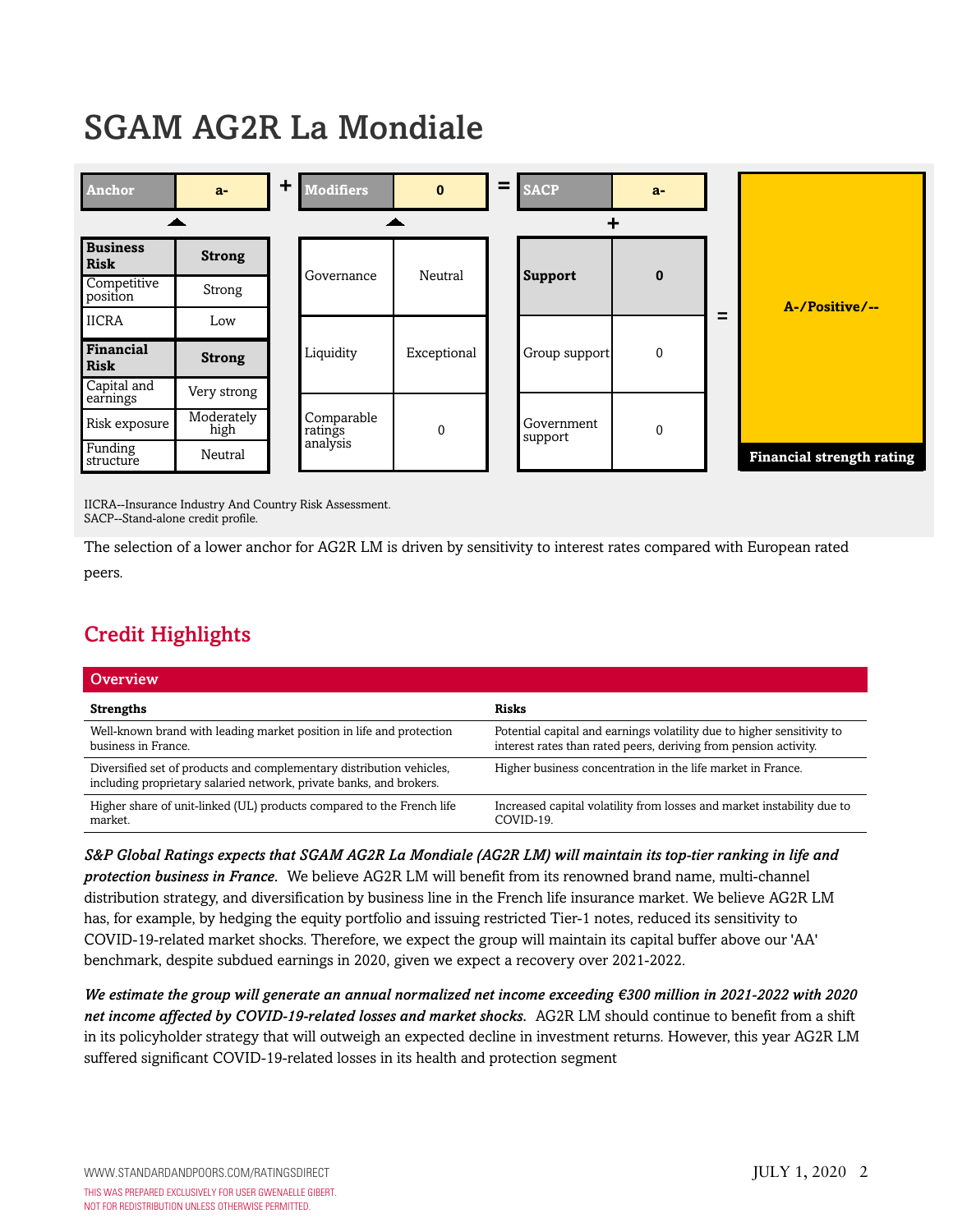*We expect AG2R LM will maintain its capital adequacy at levels above 'AA' through 2022.* In 2019, the group's management took several actions that improved both our capital adequacy assessment to 'AA' and the regulatory solvency ratio following the drop of the European Insurance and Occupational Pensions Authority's yield curve. For example, the company issued  $\epsilon$ 500 million of restricted Tier 1 (RT1) notes and reduced its equity exposure. The company's not-for-profit nature is favorable compared with peers. However, earnings' sensitivity to interest rates could create a potential source of volatility.

#### **Outlook: Positive**

The positive outlooks indicate that we could raise the ratings in the next 12 months if the group maintains S&P Global Ratings capital adequacy above the 'AA' level, earnings are stable, and we see reduced financial-market uncertainties that increase capital volatility.

Beyond that, we expect AG2R LM will maintain an annual normalized net income exceeding €300 million.

#### Downside scenario

We could revise the outlook to stable over the next two years if:

- AG2R LM's capital adequacy unexpectedly deteriorates to materially below the 'A' benchmark for a sustained period--for example, due to lower long-term bond yields than we assume in our base case, more aggressive volume growth than expected, or higher asset risk; or
- The profitability and quality of the premiums base markedly weakens as a result of stiffer competition or adverse market developments, causing the group to miss its earnings targets.

#### <span id="page-2-0"></span>Key Assumptions

- French GDP will fall about 8% due to the economic fallout from the pandemic, with an increase in unemployment to 9.5% and a drop in inflation to 0.7% in 2020. However, we expect a recovery in 2021 with GDP growth forecast at  $6.1\%$ .
- Low interest rates remain a key risk to Europe, Middle East, and Africa-based insurers, with French 10-year government bond yields of about negative 0.08% in 2020 and 2021, based on our economic estimates.

| <b>Key Metrics</b>                  |             |             |             |             |        |             |
|-------------------------------------|-------------|-------------|-------------|-------------|--------|-------------|
|                                     | 2021F       | 2021F       | 2020F       | 2019        | 2018   | 2017        |
| S&P Global Ratings capital adequacy | Very Strong | Very Strong | Very Strong | Very Strong | Strong | Very Strong |
| Gross premium written (mil. $\in$ ) | >9,000      | >9.000      | >9,000      | 9.433       | 9.575  | 9,679       |
| Net income (mil. $\in$ )            | > 300       | > 300       | ~150        | 350         | 324    | 362         |
| Return on shareholders' equity (%)  | >4.0        | > 4.0       | ~2          | 5.13        | 5.32   | 6.21        |

F--S&P Global Ratings forecast.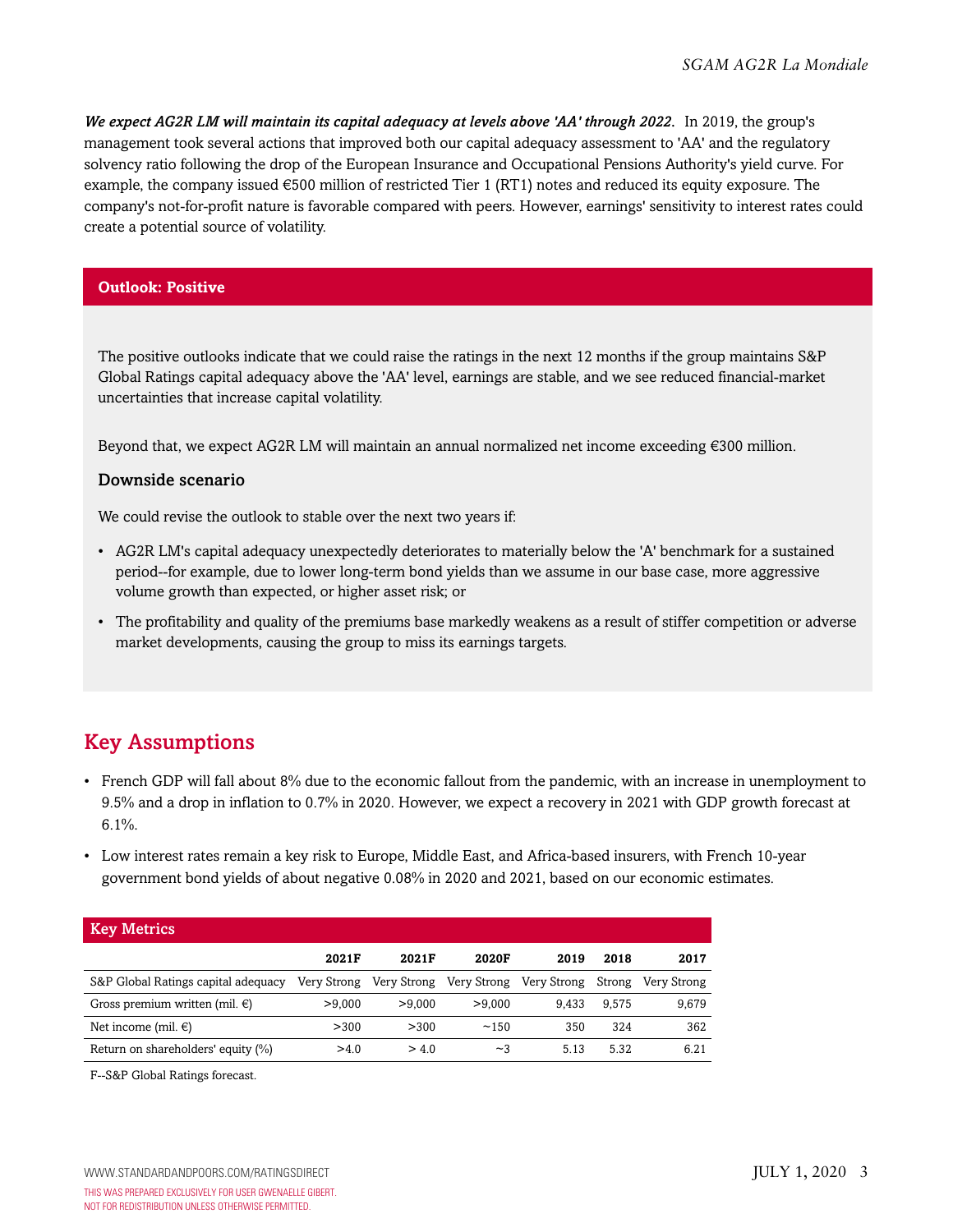# <span id="page-3-0"></span>Business Risk Profile: Strong

AG2R LM is France's fourth-largest health insurance provider, and second-largest for long-term care, with a strong brand and leading positions in high-net-worth-individual savings, self-employed (loi Madelin), and group pension contract segments.

Our view of AG2R LM's competitive position is supported by its diversified set of product lines and complementary distribution vehicles, including proprietary salaried networks, private banks, and brokers.

On the La Mondiale subgroup side, the relatively low aggregate market share masks an established, leading position in its strategically chosen niches, namely high-net-worth savings, Madelin pensions, and group pensions.

La Mondiale Partenaire and La Mondiale Europartner's affluent client base has also allowed the group to markedly outperform the market in terms of UL savings, which we consider to be more profitable products for insurers. UL accounted for about 40% of group premiums, compared with 27% for the French life market.

#### **Chart 1**



#### La Mondiale's Share Of Unit-Linked In Premiums

FFA--French insurance federation rate. Source: S&P Global Ratings.

Copyright © 2020 by Standard & Poor's Financial Services LLC. All rights reserved.

At AG2R Prévoyance, the multi-professional focus and large scale are key competitive differentiators within a market that is undergoing deep regulatory changes. AG2R Prévoyance writes group-term and workers' compensation disability insurance for 59 professional sectors, and has access to a large population of 6.5 million insured. Further solidifying AG2R Prévoyance's position is AG2R LM's ability to join forces with and integrate smaller players, such as Réunica.

AG2R Prévoyance suffered significant COVID-19-related losses in its in protection activity because it paid more to its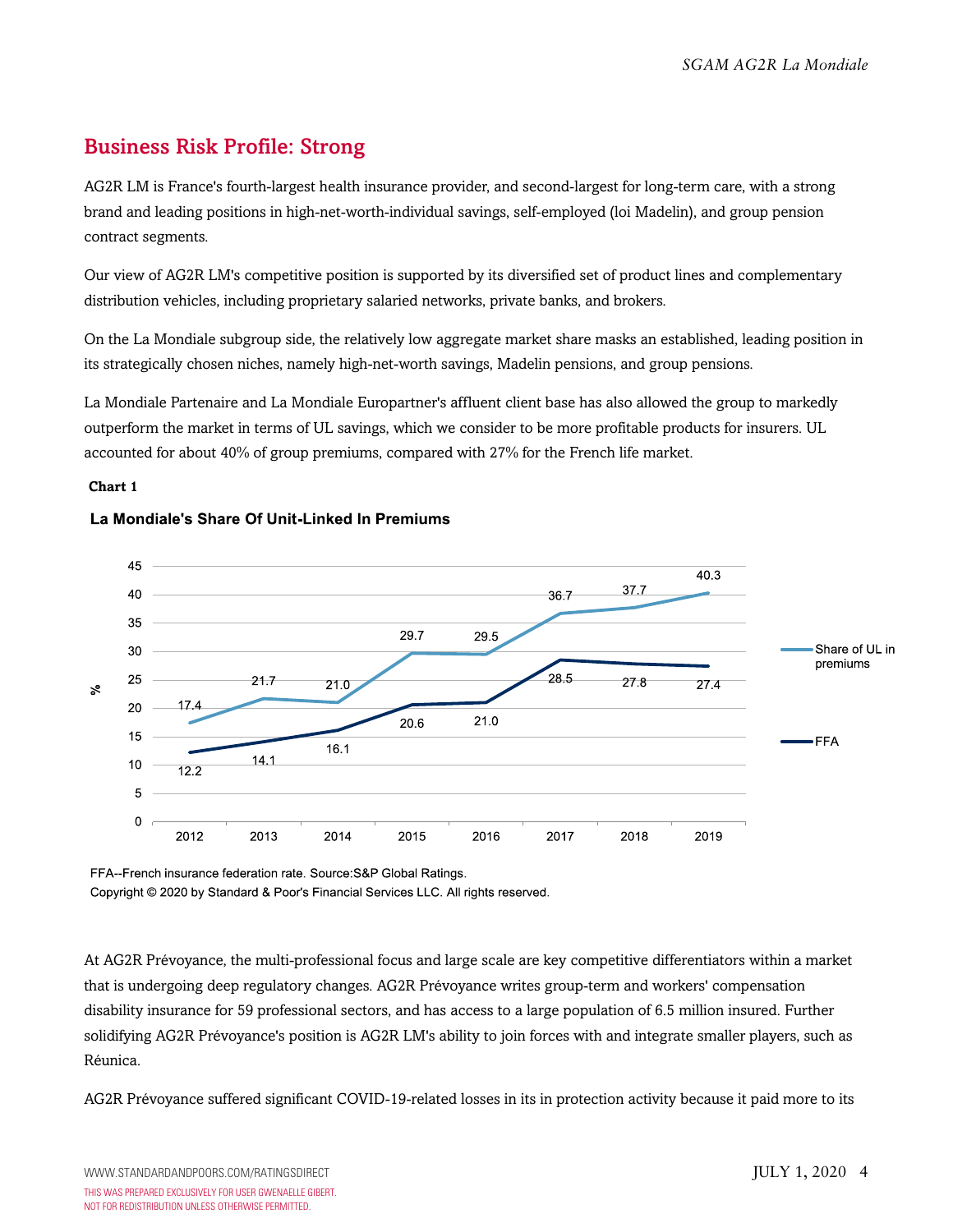policyholders than it is contractually obliged to. Instead of paying 70% of salaries for partial unemployment related to COVID-19, it has covered 100%. Although limited, we also expect AG2R Prévoyance will suffer from defaults on premium payments from failing insured companies. However, we believe this will be partially offset by lower noncritical health care consumption during the lockdown.

COVID-19 has had a limited effect on the pension and saving segments, with premium collection in line with first-quarter 2019.

### <span id="page-4-0"></span>Financial Risk Profile: Strong

We expect AG2R LM's capital adequacy will remain comfortably above our 'AA' benchmark in the next three years. We see above-average potential volatility of capital adequacy from a significant amount of long-term pension liabilities, some of them bearing a high guaranteed rate.

AG2R LM's retained earnings and issuance of €500 million of RT1 notes increased total available capital (TAC) at year-end 2019. The policyholder surplus reserves are currently equivalent to 4.1% of insurance technical reserves, and we believe that the group will maintain this level over the forecast horizon.

AG2R LM has gradually shifted to less capital-intensive UL life policies, decreasing capital requirements. It has a higher ratio of UL to general accounts of 40%:60%, which is above the average of French life insurers.

In our opinion, AG2R LM's sensitivity to interest rates also results in potential capital-adequacy volatility. The sensitivity to interest rates derives from La Mondiale's significant amount of long-term pension liabilities with guarantees. With the maturing of policies, the share of liabilities with a guaranteed rate above 2% is shrinking, but remains higher than other rated French life insurers'.

# <span id="page-4-1"></span>Other Key Credit Considerations

#### Governance

AG2R LM's management has demonstrated its expertise, depth, and breadth, as well as its strategic planning and ability to put its strategy into action. We view AG2R LM's strategy as focused, because it builds on the group's complementary expertise, which is likely to continue helping it to maintain a stable business profile.

#### **Liquidity**

We believe AG2R LM has exceptional liquidity, sustained highly liquid assets, and positive net inflows. The group's pension business, which cannot be surrendered easily, is positive for its liquidity, in our view. Should any cash needs arise, we believe that AG2R LM's investment assets are highly marketable and could provide liquidity.

#### Accounting considerations

We base our analysis of AG2R LM on the consolidated group accounts. AG2R LM reports according to International Financial Reporting Standards (IFRS). Starting from the published figures, we perform certain adjustments when forming our opinion of capital adequacy and operating performance. These include particularly eligible hybrid capital not recognized as equity under IFRS, unrealized capital gains on property assets, and an adjustment for the value in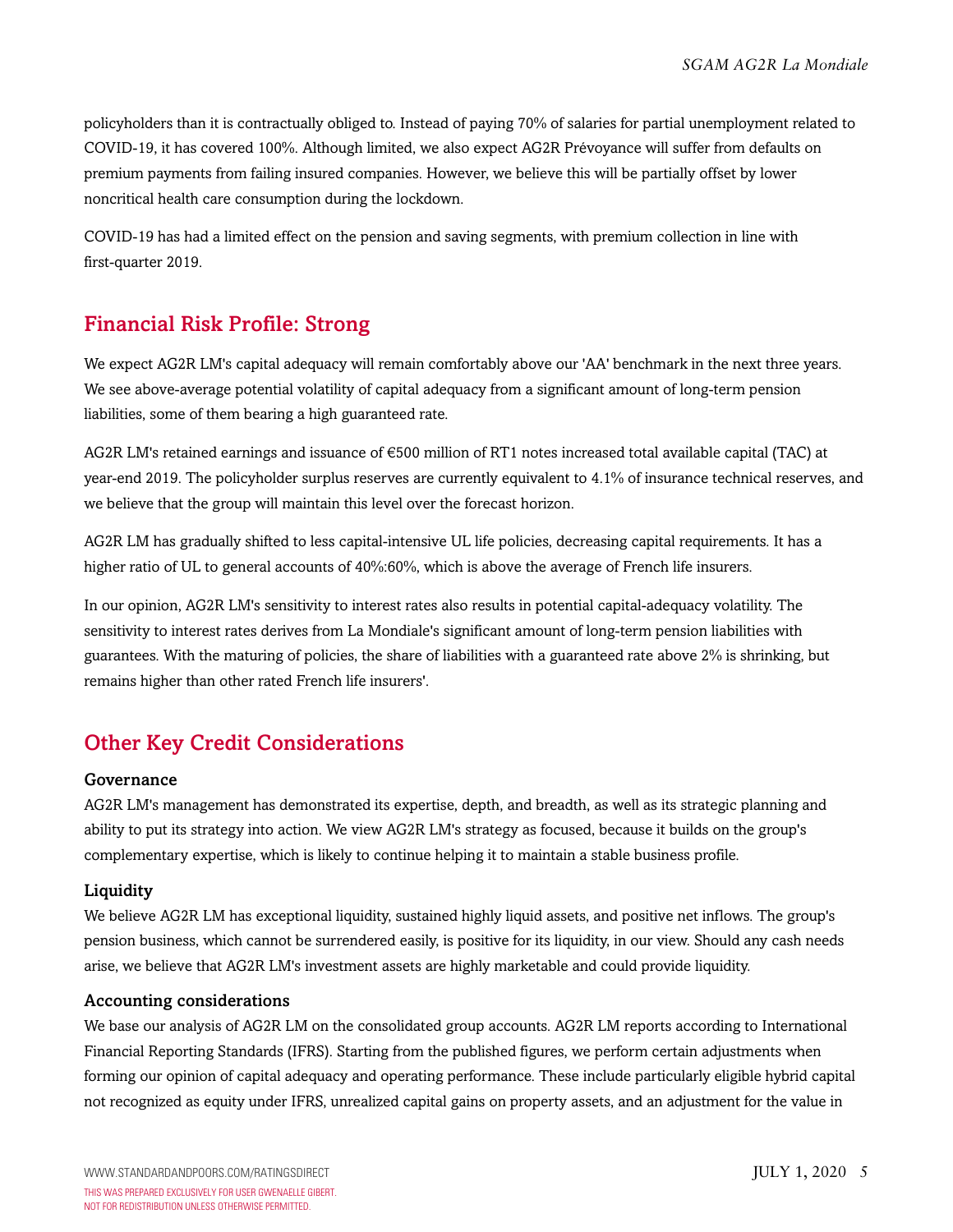<span id="page-5-0"></span>force (VIF).

### Related Criteria

- Criteria | Insurance | General: Insurers Rating Methodology, July 1, 2019
- General Criteria: Group Rating Methodology, July 1, 2019
- General Criteria: Hybrid Capital: Methodology And Assumptions, July 1, 2019
- General Criteria: Principles For Rating Debt Issues Based On Imputed Promises, Dec. 19, 2014
- Criteria | Insurance | General: Refined Methodology And Assumptions For Analyzing Insurer Capital Adequacy Using The Risk-Based Insurance Capital Model, June 7, 2010
- General Criteria: Use Of CreditWatch And Outlooks, Sept. 14, 2009

## <span id="page-5-1"></span>Related Research

• France-Based Insurer SGAM AG2R La Mondiale Affiliates 'A-' Ratings Affirmed; Outlook Positive, Sept. 25, 2019

# <span id="page-5-2"></span>Appendix

| <b>Credit Metrics History</b>                            |             |         |             |  |  |  |
|----------------------------------------------------------|-------------|---------|-------------|--|--|--|
| Ratio/Metric                                             | 2019        | 2018    | 2017        |  |  |  |
| S&P Global Ratings capital adequacy*                     | Very Strong | Strong  | Very Strong |  |  |  |
| Total invested assets                                    | 110,838     | 101,169 | 102,396     |  |  |  |
| Total shareholder equity                                 | 7,410       | 6,240   | 5,947       |  |  |  |
| Gross premiums written                                   | 9,433       | 9,575   | 9.679       |  |  |  |
| Net premiums written                                     | 8,604       | 8.654   | 8,785       |  |  |  |
| Net premiums earned                                      | 8,604       | 8,655   | 8,785       |  |  |  |
| Reinsurance utilization (%)                              | 8.8         | 9.6     | 9.2         |  |  |  |
| <b>EBIT</b>                                              | 569         | 568     | 572         |  |  |  |
| Net income (attributable to all shareholders)            | 350         | 324     | 362         |  |  |  |
| Return on revenue (%)                                    | 5.4         | 5.3     | 5.3         |  |  |  |
| Return on assets (excluding investment gains/losses) (%) | 0.5         | 0.5     | 0.5         |  |  |  |
| Return on shareholders' equity (reported) (%)            | 5.1         | 5.3     | 6.2         |  |  |  |
| $P/C$ : net combined ratio (%)                           | 105.5       | 103.5   | 102.4       |  |  |  |
| $P/C$ : net expense ratio (%)                            | 22.9        | 20.4    | 19.4        |  |  |  |
| $P/C$ : return on revenue (%)                            | 0.8         | 1.1     | 4.2         |  |  |  |
| EBITDA fixed-charge coverage (x)                         | 5.6         | 4.9     | 5.1         |  |  |  |
| Financial obligations / EBITDA adjusted                  | 4.9         | 4.9     | 4.3         |  |  |  |
| Financial leverage including pension deficit as debt (%) | 27.3        | 30.8    | 29.2        |  |  |  |
| Net investment yield (%)                                 | 2.2         | 2.4     | 2.5         |  |  |  |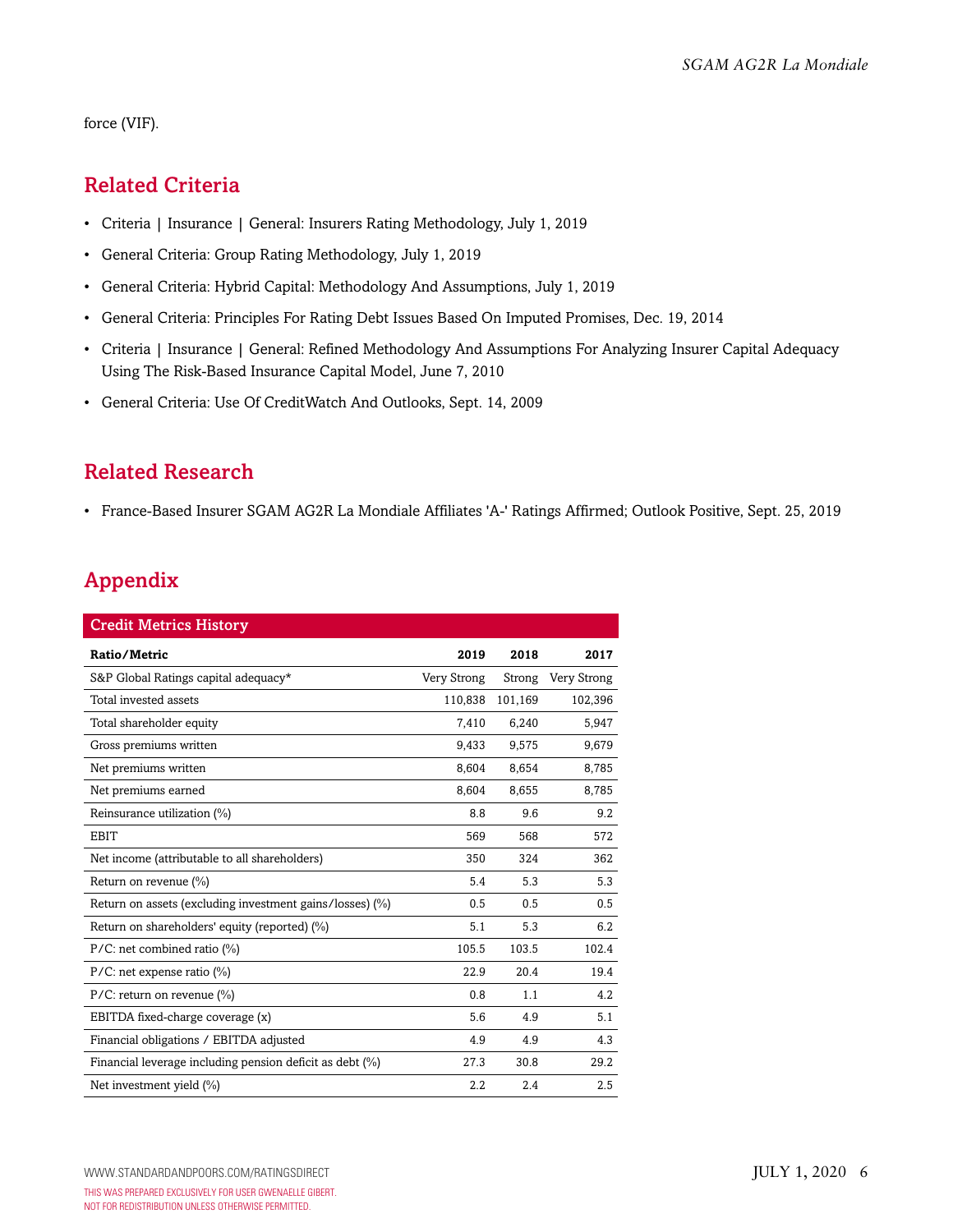| <b>Credit Metrics History (cont.)</b>                        |      |       |      |  |  |
|--------------------------------------------------------------|------|-------|------|--|--|
| Ratio/Metric                                                 | 2019 | 2018  | 2017 |  |  |
| Net investment yield including investment gains/(losses) (%) | 77   | (0.6) | 5.0  |  |  |

P/C--Property/casualty.

#### **Business And Financial Risk Matrix**

| <b>Business</b> | Financial risk profile |              |                |              |              |              |              |            |
|-----------------|------------------------|--------------|----------------|--------------|--------------|--------------|--------------|------------|
| risk profile    | Excellent              | Very Strong  | <b>Strong</b>  | Satisfactory | Fair         | Marginal     | Weak         | Vulnerable |
| Excellent       | aa+                    | aa           | aa-            | $a+$         | $a-$         | bbb          | $bb+$        | $b+$       |
| Very Strong     | aa                     | aa/aa-       | $aa$ -/ $a$ +  | $a+/a$       | $a$ -/ $bbb$ | bbb/bbb-     | $bb+$ / $bb$ | $b+$       |
| <b>Strong</b>   | $aa$ -/ $a$ +          | $a+/a$       | $a/a-$         | $a$ -/ $bbb$ | $bbb + /bbb$ | $bbb-/bb+$   | bb/bb-       | $b+b$      |
| Satisfactory    | a                      | $a/a-$       | $a$ -/ $bbb$ + | $bbb+b$      | bbb/bbb-     | $bb+$ / $bb$ | $bb-7b+$     | $b/b$ -    |
| Fair            | a-                     | $a$ -/ $bbb$ | $bbb+b$        | bbb/bbb-     | $bbb-/bb+$   | bb/bb-       | $b+b$        | b-         |
| Weak            | $bbb + /bbb$           | bbb/bbb-     | $bbb-/bb+$     | $bb+$ / $bb$ | bb/bb-       | $bb-$ / $b+$ | $b/b$ -      | b-         |
| Vulnerable      | $bbb-/bb+$             | $bb+$ / $bb$ | bb/bb-         | $bb-/b+$     | $b+b$        | $b/b$ -      | b-           | b-         |

**Note:** Where table indicates two possible outcomes, we determine the anchor as follows: For financial risk profiles that we assess as satisfactory or stronger, we consider the relative strength of both the business risk and financial risk profiles within the cell. This is based on a holistic assessment of the relative strengths of the rating factors of the business risk profile and financial risk profile. For financial risk profiles that we assess as fair or weaker, we typically place more weight on the relative strength of the rating factors of the financial risk profile.

#### Ratings Detail (As Of July 1, 2020)\* **Operating Company Covered By This Report La Mondiale** Financial Strength Rating *Local Currency* A-/Positive/-- Issuer Credit Rating A-/Positive/-- Junior Subordinated BBB Junior Subordinated BBB-**Domicile** France **France** France **France** France **France** France **France** France **France**

\*Unless otherwise noted, all ratings in this report are global scale ratings. S&P Global Ratings' credit ratings on the global scale are comparable across countries. S&P Global Ratings' credit ratings on a national scale are relative to obligors or obligations within that specific country. Issue and debt ratings could include debt guaranteed by another entity, and rated debt that an entity guarantees.